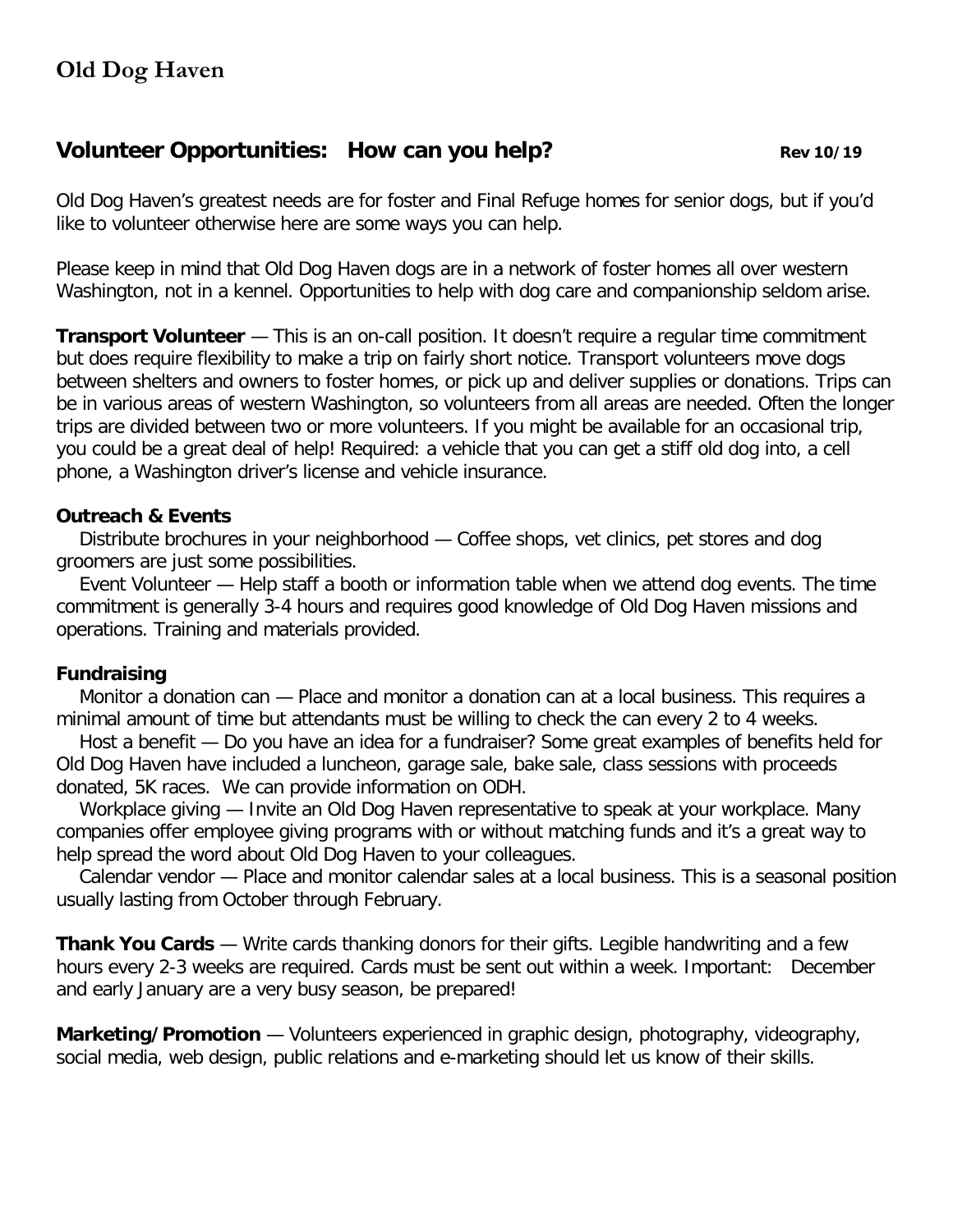# **Old Dog Haven**

**Special Events** — The Walk for Old Dogs in July is our biggest event of the year and volunteers are needed to:

Send out weekly emails to walk registrants. Must have experience in MailChimp and Photoshop.

Update the Walk for Old Dogs web site. Do public relations and graphic design for marketing. Procure prizes for top fundraisers and Old Dog Pageant winners. Distribute posters and postcards. Oversee volunteers the day of the walk. Assist with set-up, registration, information booths and clean up on the day of the Walk.

These are just some of the ways to help Old Dog Haven. If you have a special skill or idea we'd love to hear from you.

All volunteers must be at least 18 years old.

Please fill out our Old Dog Haven Volunteer Packet and email it to office@olddoghaven.org.

Or mail to: Old Dog Haven P.O. Box 1409 Oak Harbor, WA 98277-1409

www.olddoghaven.org

Thank you for your interest in volunteering for Old Dog Haven. Your help is greatly appreciated!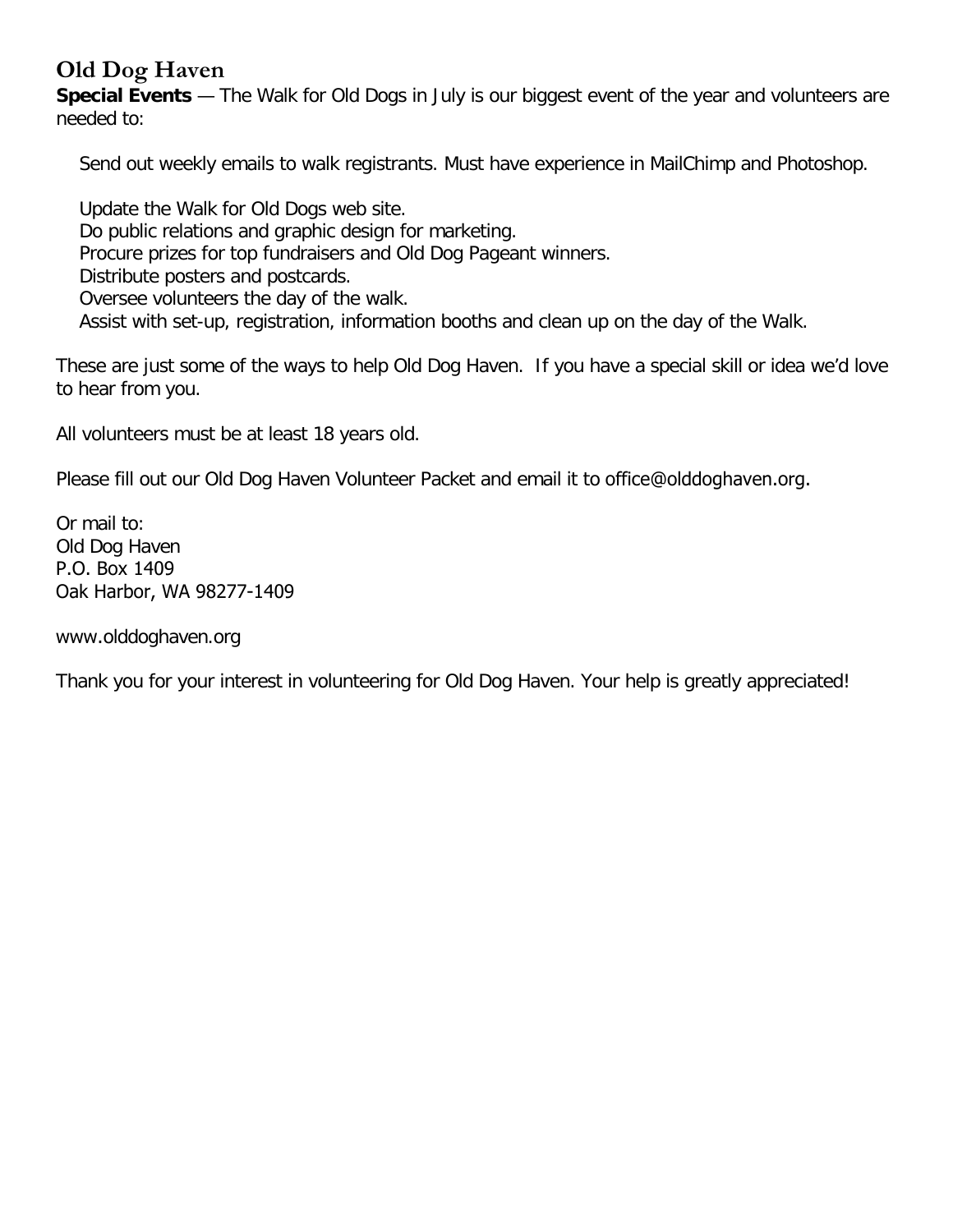

# Volunteer Application<br>Save this file to your computer, fill it out

# **Contact Information**

| Swoog<br>• PHaven                                                                      | Save this file to your computer, fill it out<br>(save again when done) and email it back<br>to ODH. |
|----------------------------------------------------------------------------------------|-----------------------------------------------------------------------------------------------------|
|                                                                                        | <b>Contact Information</b>                                                                          |
| Name:                                                                                  | Date:                                                                                               |
| Home phone:                                                                            | Cell phone:                                                                                         |
| <b>Address:</b>                                                                        |                                                                                                     |
|                                                                                        |                                                                                                     |
| Email:                                                                                 |                                                                                                     |
| Best way to reach you:                                                                 |                                                                                                     |
|                                                                                        |                                                                                                     |
| I am 18 or over                                                                        |                                                                                                     |
| 18-25<br>26-40<br><b>Optional but helpful:</b>                                         | Over <sub>65</sub><br>41-65                                                                         |
|                                                                                        |                                                                                                     |
| Occupation (or if retired, what work you did):                                         |                                                                                                     |
|                                                                                        |                                                                                                     |
| Why do you want to volunteer for Old Dog Haven:                                        |                                                                                                     |
|                                                                                        |                                                                                                     |
|                                                                                        |                                                                                                     |
| Have you volunteered for any other shelter or rescue organization?                     | <b>No</b><br>Yes                                                                                    |
| What was the organization and what was your role?                                      |                                                                                                     |
|                                                                                        |                                                                                                     |
|                                                                                        |                                                                                                     |
| When was this?                                                                         |                                                                                                     |
|                                                                                        |                                                                                                     |
| Are you comfortable with<br>large dogs                                                 | small dogs                                                                                          |
|                                                                                        |                                                                                                     |
| In what dog-related activities have you previously participated (mark all that apply)? |                                                                                                     |
| Walking<br>Grooming<br>Boarding                                                        | Training<br><b>Exhibiting</b><br><b>Breeding</b>                                                    |
| Other (please specify):                                                                |                                                                                                     |
|                                                                                        |                                                                                                     |
|                                                                                        |                                                                                                     |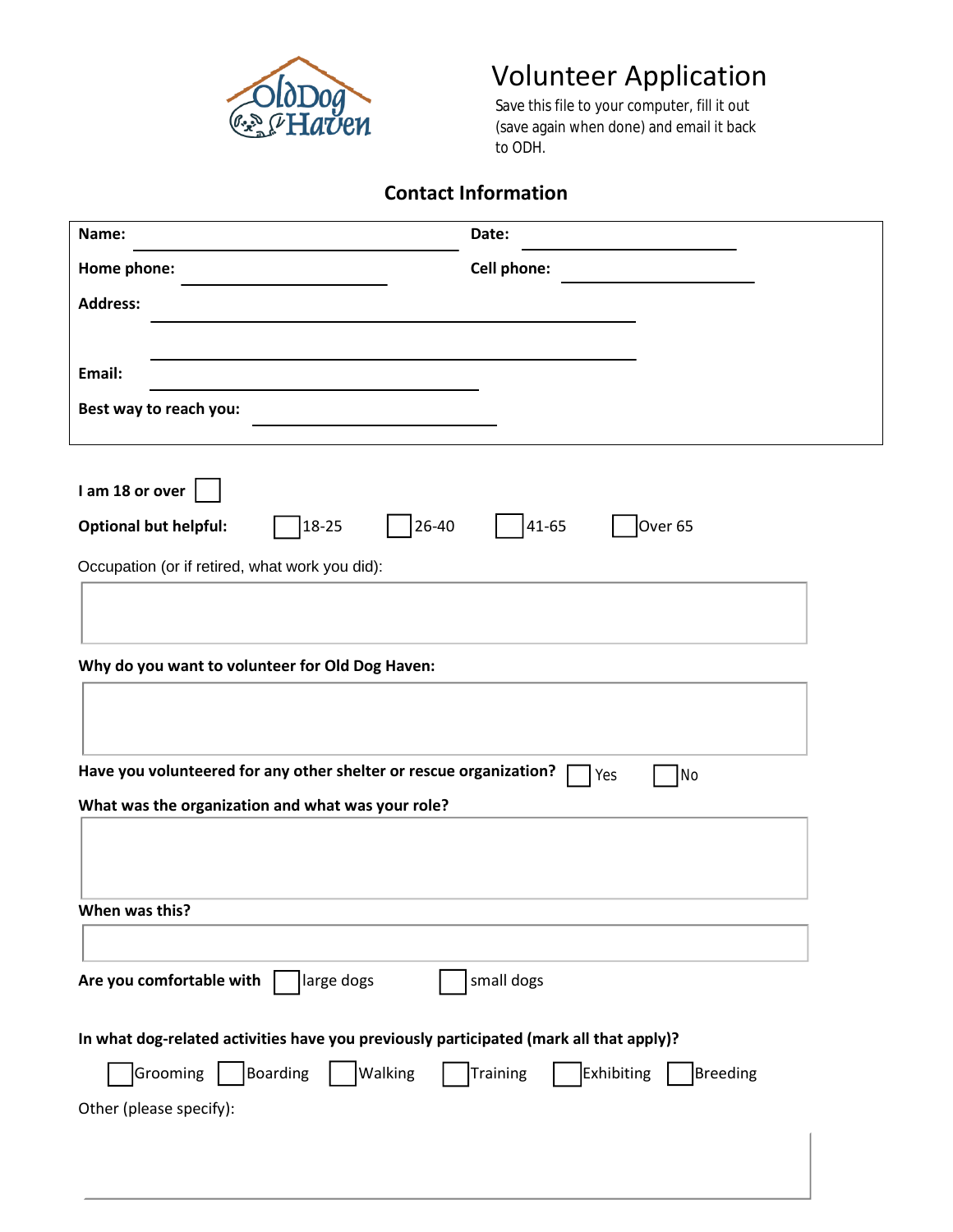| What skills/interests do you have that you think might benefit Old Dog Haven? |  |  |
|-------------------------------------------------------------------------------|--|--|
|-------------------------------------------------------------------------------|--|--|

| What volunteer activities interest you?                                                       |
|-----------------------------------------------------------------------------------------------|
| Write thank you cards (openings are limited and you may be put on a waiting list)             |
| Transport dog from shelter to foster home (opportunities may be limited)                      |
| Assist foster families with transport to vet appointments (may involve keeping dog for the    |
| work day)                                                                                     |
| Transport or distribute donated items, etc (volunteers needed!)                               |
| Check-in home visits with foster families and dogs                                            |
| Help with large events, such as the Walk for Old Dogs                                         |
| Fund raising:                                                                                 |
| Monitor donation can (need more!)                                                             |
| Place and monitor calendars in businesses (seasonal)                                          |
| Other                                                                                         |
| Place/distribute ODH pamphlets, posters                                                       |
| Assist with social media                                                                      |
| Writing/editing guest blog, newsletter, reports                                               |
| Provide short term care for a foster dog in your home (e.g., weekends, vacations). A separate |
| application will be required                                                                  |
| Donate professional grooming for ODH foster dogs                                              |
| Graphic design                                                                                |
| Training/behavioral consultation                                                              |
| Other                                                                                         |
| Ideas:                                                                                        |
|                                                                                               |
|                                                                                               |

## **If you are wanting to transport dogs, what kind of car do you have?**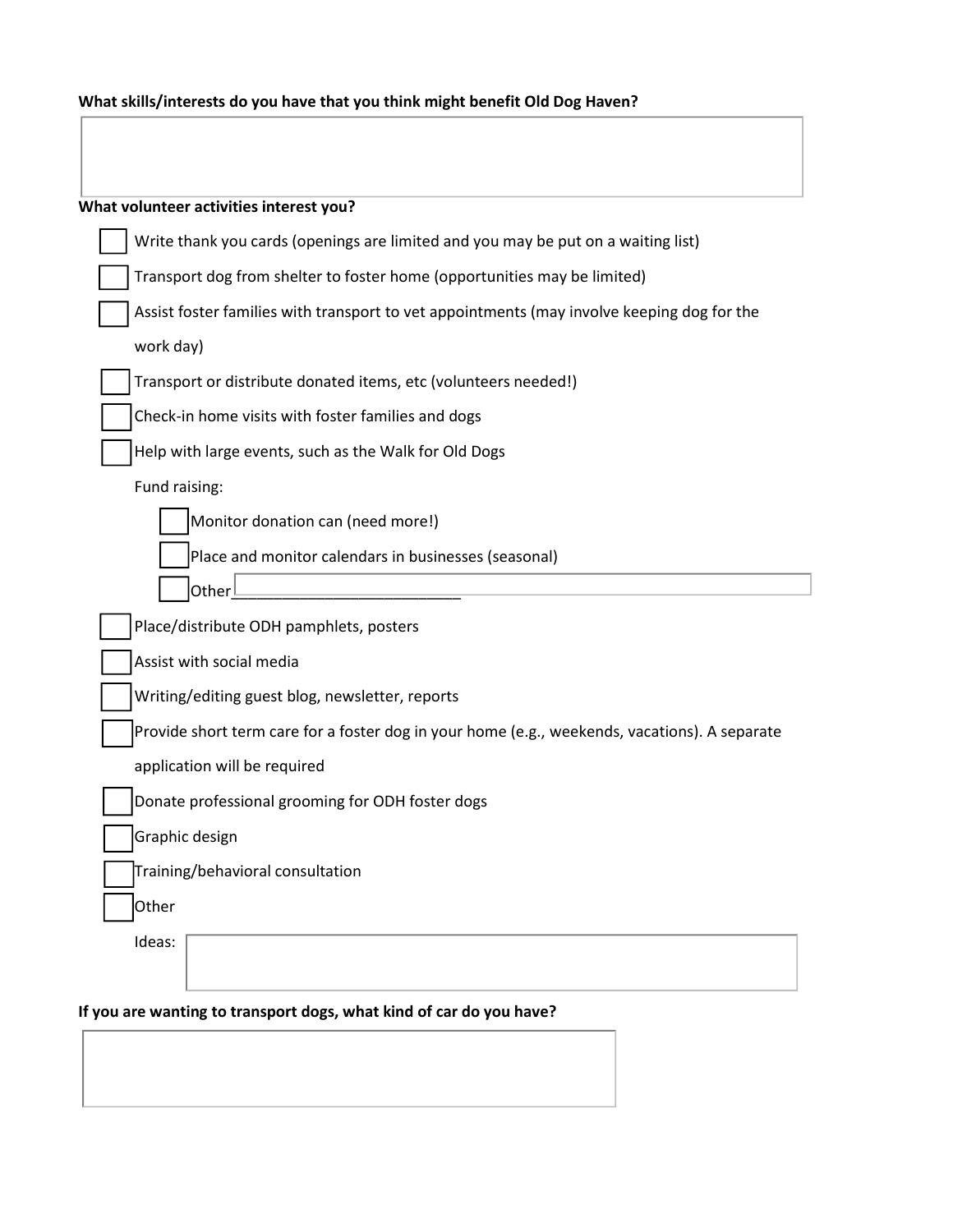#### **When are you available?**

| Day       | Time(s) |
|-----------|---------|
| Monday    |         |
| Tuesday   |         |
| Wednesday |         |
| Thursday  |         |
| Friday    |         |
| Saturday  |         |
| Sunday    |         |

#### **How many hours do you anticipate being available to volunteer for ODH?**

Per week

Per month

**Do you have any physical conditions that would limit the type of volunteer activities you could do (e.g., lifting)?**

**How did you learn about ODH?**

**Anything else you would like us to know about you?**

Thanks for completing this form. Save when you're done and email it back.